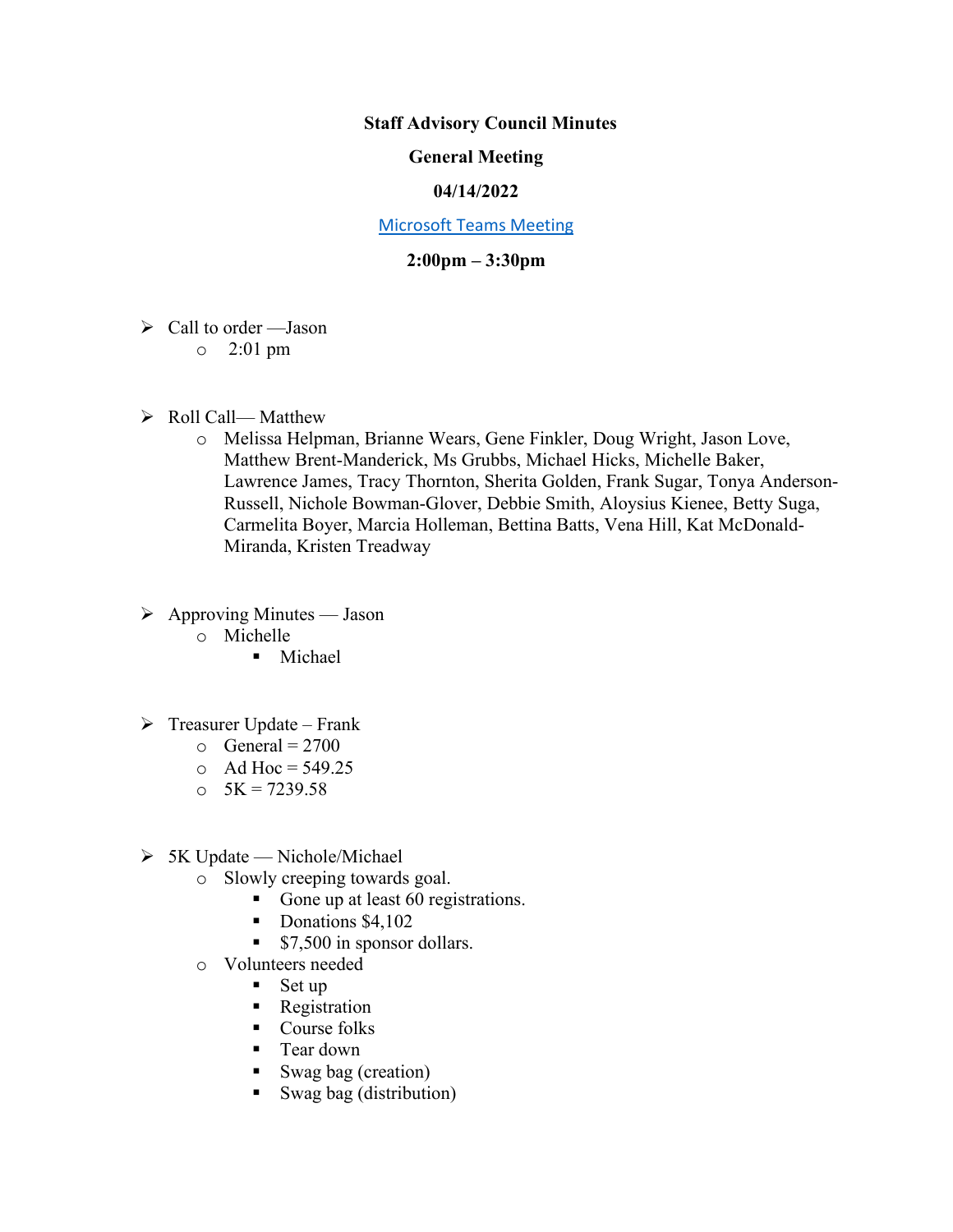- Chip collector
- o *Will need folks on RACE DAY.*
- o Shirts and medals have been ordered.
- o Ideas for rename deadline is next Friday. Will review as a council.
- o Will wait till next year to make changes to route.
- $\triangleright$  Mike Stancil Scholarship Exec Team/Michael/Nichole
	- o Giving out more scholarships than ever.
	- o Trying to get the handout smoother.
	- $\circ$  Deadline for review is April 25<sup>th</sup>.
	- o Employee Scholarship deadline is different, Marketing push is on the way.
	- \*TELL ANYONE YOU KNOW THAT MAY BE TAKING CLASSES.
- SAC Committees Report Outs –Kat/Doug
	- o By Laws. Nothing new. Jason will get on schedule to discuss retreat and elections
	- o Communications. Nothing new.
	- o Events. Nothing new
- $\triangleright$  Employee Appreciation Event Jason
	- o Marcia, Frank, Kat, Sherita, Nichole and Carmelita have been working with members from other areas on campus, i.e. HR, Pete, Facilities working on the event.
	- o **Delaware. May 25th 11-2**
	- o **Columbus May 26th 11-2**
	- o 1 truck at Delaware, 3 at Columbus.
	- o Under arch, food trucks located in the cul-de-sac.
	- o The HELP ask will be on the way.
	- o Will not be doing the RSVP through managers
- $\triangleright$  SAC Retreat Jason
	- $\circ$  June 17<sup>th</sup>.
	- o Planning is underway.
	- o PLEASE RSVP, ASAP!!
- $\triangleright$  Leadership Circles Jason
	- o Will be piloted at the retreat. Featuring Dr. Harrison
	- o These are Collaborative Type Conversations.
	- $\circ$  1<sup>st</sup> team meeting is tomorrow.
	- o Hoping to present to council during the May meeting.
- $\triangleright$  Business Case Update Nichole/Kat/Jason